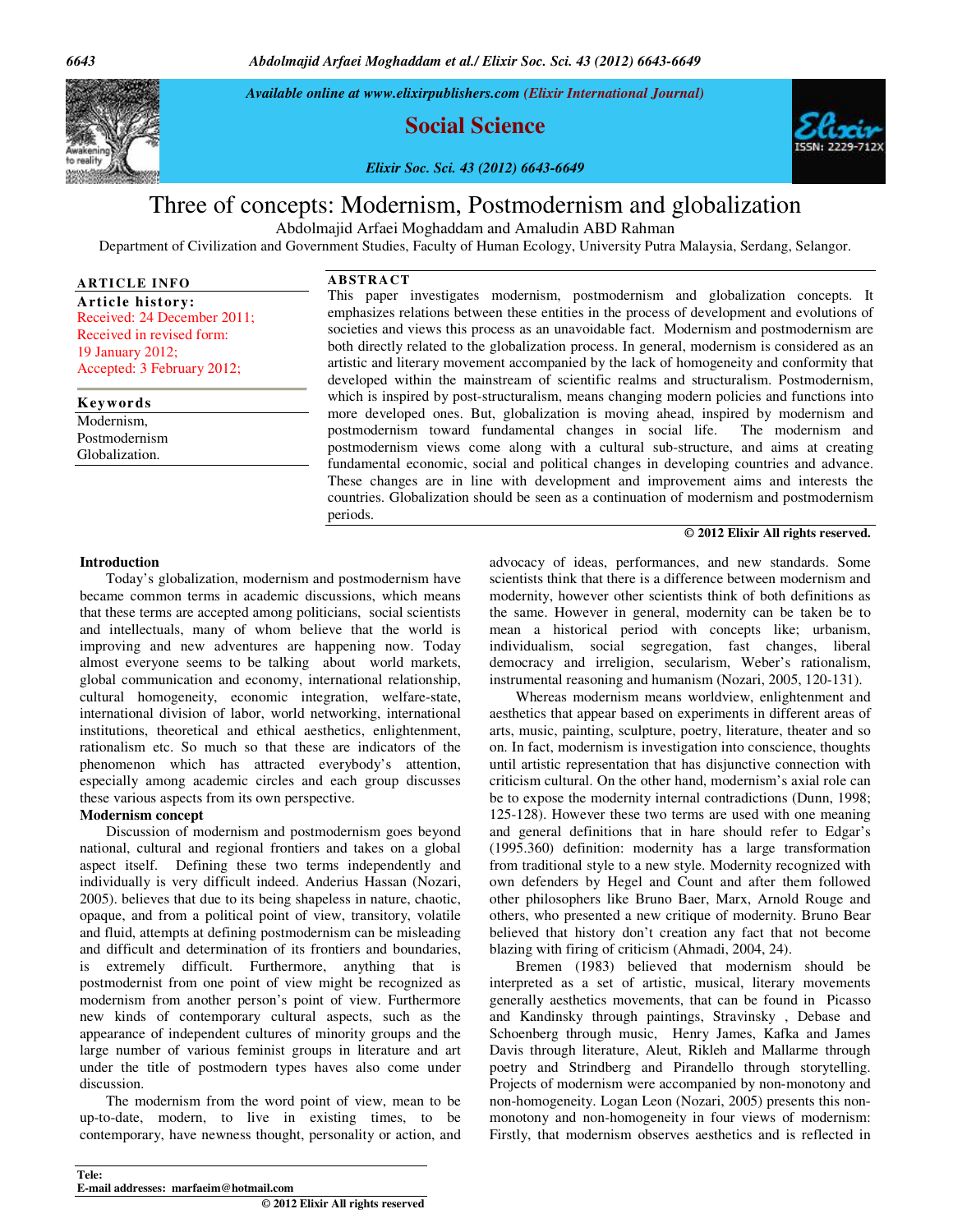the scientists' and writers' attitudes when they were creating new methods in their artistic trends. Actually, they have a serious tendency to explore realities, reproducibility and artistic structure. Secondly, Leon points out the integration, simulation and assemblage of the artistic works. Thirdly, that modernism pay attention to paradox, anagram, uncertainly and distrust in its works. Fourthly, Leon discussed realistic, coherent and continuous personalities that are under the effect of spirit which provide motivation and psychic conflicts. Thus modernism can be defined as a kind of avidity and tendency to clarify the world substantive facts (Nozari, 2005, 380-386).

 Modernity main characteristics was accompanied to evolution the human existence and centering human. Mean, dominance of the human mind over the traditional opinions (mythical, religious, ethical, philosophical, etc) and growth of scientific thoughts, rationalism and criticism of philosophy and formation of the new organizations in economy and trade and civil laws (Ahmadi, 2004, 8-12). However many scientists confirm the Renaissance and explosions in scientific thought as the main factors in the beginning of modernism in the context of rationalism and industrial revolution. Scientists like Count's, Beecan, Heum and others contributed in the areas such as epistemology and enlightenment. Likewise moral principles of Calvinism and Protestantism had an impact on Christianity and the religious realm. Especially that scientific methods used by scientists like: Dekart, Beecan, Heum, Darwin and others transformed the process of gaining, knowledge of nature and to changed the instrument of rationality to an objective and purposive action which served as a stimulation for human domination on the nature, that modernity process started with the development of science, emergence of new knowledge, and to devote of the traditional beliefs and superstitious ideas, and led to the freedom of the human mind, spirit and body. And with creating new movement in art theology and in presenting a modern worldview, modernism led to a greater exploration of the "self" (Jahanbaglo, 2007, 20-26).

 Of others factors modernity expansion, were making space of economic liberalism be based on profit seeking, private ownership on instruments of production, competition in capitalism system and technology growth, that modernity expression periods imported in more modern phase. In other words, modernity means to overcome human on nature of way mind understand and modern scholars. Mean freedom and rational sovereignty on the contexts rationality and to accounted action in social life, to exterminate traditionally believes, that these are a rationality attitude.

 Marx (Ahmadi, 2004) was a criticizer and famous scientist of capital system and modernity defender and new achievements. But from other aspect, he expose to shortages and shortcomings of the capitalism. To believe Marx, capital system is main factor modernity history and proletarian are capitalism historical achievement. Mean community human define based on self station in the productive aspect, technology world and in social and ownership relationship. Although Marx was modernity intellectual, but he does to critique of modernity ideology and system, the critique his of modernity has more about capital government and alienation and fetishism.

 Max Weber (1947) was defenders of capital system that modernity principle knows as human rationalism. The rule of human actions, scientific achievement and technological is founded on the basis of axis human. And so protestant ethic knows important in appearance and growth of the capital system. In other words, Max Veber in protestant ethic accepted in self evolution and in appearance modern capital system. And emphasize on the rationalism necessity. Mean an economic and social formulation and special ideological of protestant ethic be establish, that in limit a modernity rest.

 Thus rationalism Weber's include of modernity indexes, why which rationality has key and important rule in passing of traditional societies to modern societies. Namely in expand and expansion different areas of society doing on the basis of rationality standards. In other words, in specialization process and industrialization to become informed as a standard or instrumental action, and this is a high typical of purposive rationality action that influence on the society different units.

#### **Postmodernism Concept**

 Postmodernism views include reconceptualization of traditionally termed 'modern' elements, methods and styles and to change these aspects for even more and further development. The speed of progress in modernism and materialism in recent decades has caused many scientists to reflect deeply upon this state. With the appearance of detrimental bioenvironmental effects and also the questionable ethics of the west, modernism has needed to increase its amplitude due to this criticism of modernism, and many western intellectuals themselves emphasized on the positive aspects of modernism and or reverting to the true and traditional aspects of it. These kinds of attitudes found momentum under the name of 'postmodernism' after 1960.

 The foundation of postmodernism must be sought in poststructuralism; this is because post-structuralism with well grounded and defined principles that reflect objectivity and totality presented a viable and more credible way of approach. Instead of concepts like: homogeneity, universalism, comprehensiveness, globalism and universalization, comprehensiveness, globalism and universalization, structuralism emphasizes on subjects like: pluralism, multiplicity, particularities, diffuseness, disintegration and individuality concepts. These concepts of: pluralism, multiplicity, particularity, diffuseness, disintegration and individuality concepts, in fact appear as a strong, challenging process that found expression through many scientists' thoughts as: Dearrida-deconstruction, Lakani-psychoanalysis, Foucaulthistorical critique, Lyotard-distrust to metanarrative, Delves – Guitar-linguistic challenges, fragile-structure styles and invented Genkas and many others of the theoretical innovations and conceptually. The main characteristics of postmodernism include, intentional synthesis of opposing elements, synthesis of different styles of art, assimilation of images, and consumerism, mass production processes, information explosion of post industrial or advanced capitalist societies towards the end of the twentieth century, heterogeneity in architectural styles, modern art effects and multi-complex theoretical and philosophy theories (Nozari, 2005, 180 - 185).

 Lyotard (1984) is a famous postmodernism rhetorician, His main thoughts in his conceptualization include: discussion, images (figure and analogy), desire, the visual, narrative, myth, scientific and validity discussion, linguistic games, justification and legitimatization of myths. He believed philosophy and postmodernism are two aspects of a same entity. Firstly he believed that postmodernism is reactive thrust against modernism. Secondly he was of the opinion that the reactive thrust against history means it seeks new interpretation for historical means and concepts. Lyotard in his definition of postmodernism believed that postmodernism casts doubt on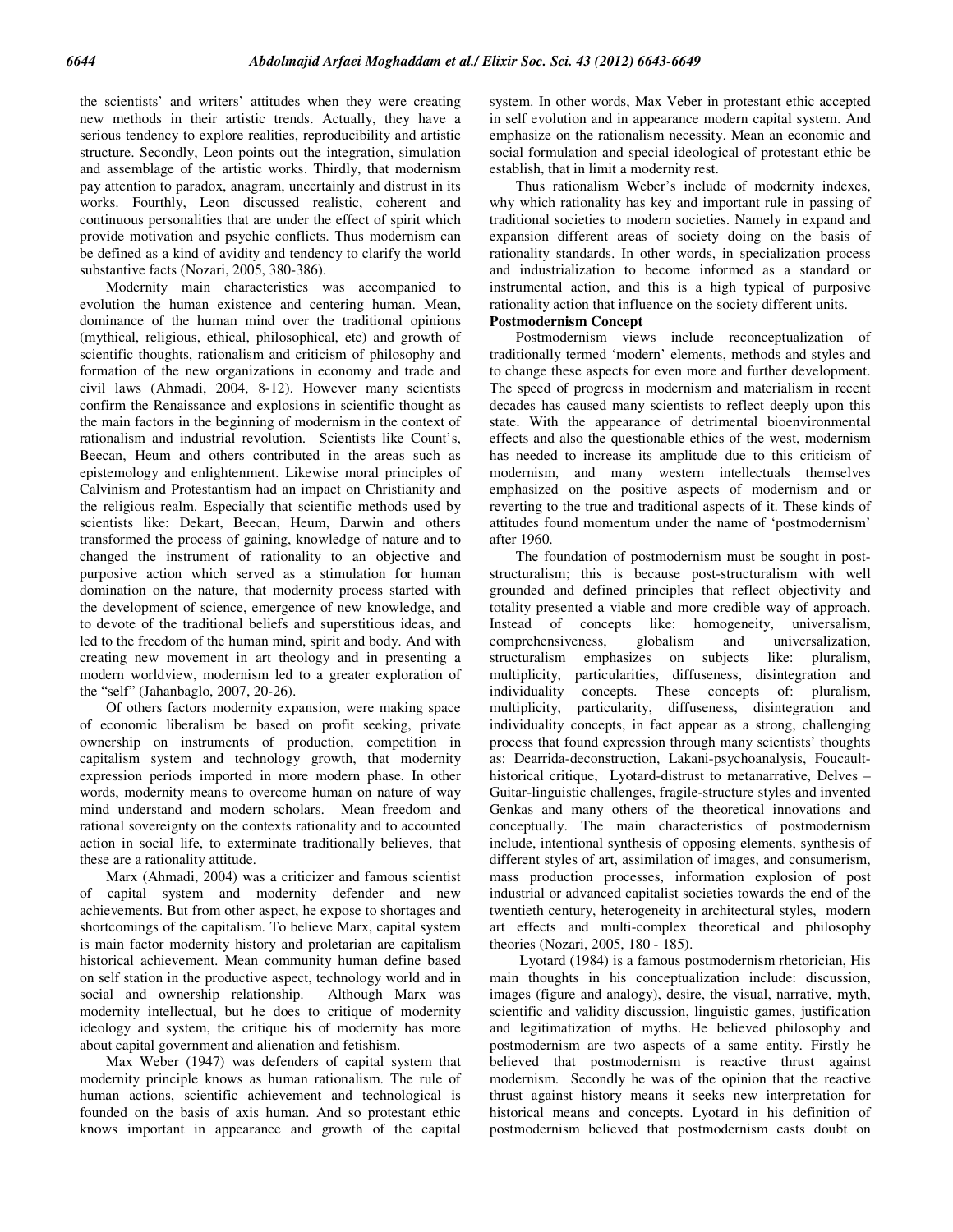meta-narratives whereby he argues that doubt and destruction are an integral part of the human life aspects and that they play a vital role in questioning those elements which claim that they haves direct access to truth and are therefore unquestionable. Thus we can find skepticism and doubt flowing among the different theories. It may be that one of them has viewed from a certain perspective and does not recognize the perspectives of others; but they may have failed to understand that the variegated viewpoints may contribute to make up the whole composite picture.

 Scott Lash (1991, 20-25) believed that postmodernism is a cultural order or a paradigm, which he calls a signification system. And this signification system is stable on production of cultural objectives which have two elements: First is a kind of special cultural economic entity that will produce cultural objectives and then create special conditions of receipt, and finally focuses on the subject framework between produce and receipt. The second element focused on signification methods, which means it delves on the special relationship involving such aspects as voice, image and term, and sense (meaning and concept). Thus postmodernism focused on the signification system of which the fundamental and constructive elements are characterized by Entidifferezierung other words postmodernism is based on Entidifferezierung. It means that the spirit world is separable from the social word. The spirit world will provide the possibility of separable, independent and expansionism of realism in art and epistemology. Aesthetics realism makes possible differentiation of culture of this world from religious culture, and this realism separates scientific outlook from religious outlook. It has parallels with epistemology realism which involves differentiation of secular culture and religious culture and also between ethics and ethical science.

 Dutch (Baylis, 2007) believed that defining postmodernism is very difficult, yet, he refers to two postmodernism subjects namely: relation between power and knowledge, and textual strategies of postmodernists. Viewpoints of postmodernism pertaining to power and knowledge rather concerned the genealogy theory of Michel Foucault, whereby he believes that power produces knowledge. Complete power demand knowledge, and knowledge focused on power brings into existence relationships and reinforces them. Thus outside the realm of power there is nothing that can be termed as fact. In other words, if facts themselves haves history, then how can history have been the fact? Derrida (1978) believes textual strategy is a method by which we create a social world based on a text. The world is similar to a text, and a method that we interpret the world is expressed in concepts and linguistic structures. This action is called textual interaction. Thus Draidi believed that the world is like a context which is not comprehensible easily, but it can be done through hermeneutics and interpretation (Baylis, 2007, 538-546).

 Walter Benyamin, like Scott Lash (1999,28-29), believed in postmodernism Entidifferezierung that is called a culture paradigm and has four parts. First he referred to the kinds of culture subjects like; ethical and theoretical aesthetics. Secondly he referred to relation between cultural order and social order. Thirdly he referred to cultural economic elements; condition of produce and consumption, cultural institutions and cultural goods. And fourthly he referred to methods to Entidifferezierung.

 Scholte (2000, 20) say's contexts of postmodernism appearance should be searched on the infertility in final and certain means of events, cultures and contexts. Just as critique outlooks, conflict power and to reduce the power of local government. On the other words to make small of states role should know in different stages (adequacy to minimally state), cultural phenomenon critique, culture formation, secularism, relativism in the existence world, appearance of new classes and entidifferezierung. On the other hands today scientists of postmodernism interpret with globalized world and with characteristics like: informationized, figurative, simulation and meta-real, that in it people lose feeling of identity stability and self consciousness.

## **Differences between Modernism and Postmodernism**

- Modernism is a momentous transmission from traditional to modern methods, whereas postmodernism is more a cultural paradigm that goes ahead from new methods to more advanced ones.

- Modernism is a historical, political event and intellectual, whereas postmodernism is philosophical and discursive period that to kind is involved in crisis of the modernity.

-Changes in modernism essence, means modernism emphasis on cultural separation, whereas postmodernism is a process based on cultural Entidifferezierung*.*

- Modernism is kind of cultural formulation, but postmodernism is a kind of format of the formulation of culture.

- Modernism is a kinds of the oral and cultural essence, whereas postmodernism is a kind of the shape cultural formulation.

-Social stratification essence, mean modernism producers and audience of the modernism and postmodernism should seeks in social class and stratifications that on the spot appearance and fall.

- Modernism focuses on figurative nature (relative form and evolving form), but postmodernism is anti-figure (closed form and actual form).

- Modernism is looking on the basis of design, project and purpose, whereas postmodernism is a kind of play in social life, which is not reliant on base specific purpose. It is based more on chance and accident.

-Modernism acts on the basis of hierarchy principles, but postmodernism includes process, performance and events.

- Modernism focuses on structuralism principles like objectivity, certainty, totality, fixedness and centralization in concepts, but postmodernism has focused on structuralism principles such as diffuseness, pluralism, partiality, disintegration, relativism and individualism.

- Modernism gives attention to the root and depth of concepts and subjects, whereas postmodernism has its attention on surface appearances and on superficial aspects of concepts and phenomenon.

#### **Fate of Modernism in Postmodernism Process**

 Did postmodernism have dominance over modernism? Hedgier (Dunn, 1998,) believed that the reason for the fall of modernity is that humans haves lost their own sight in the course of their domination on nature, and had faltered in correctly identifying what is true and what is untrue. Scientists believe that postmodernism is reactive against modernity that appeared during the Renaissance era and Enlightenment period. Postmodernism is a mental method that questioned utopian ideas, thoughts and modernity values. Thus modernism is faced with conflicts and schisms within itself. Discord appears between modernity facts and enlightenment philosophy promises. And the context of postmodernism itself was created from within modernity. Eagleton (1997) believe postmodernism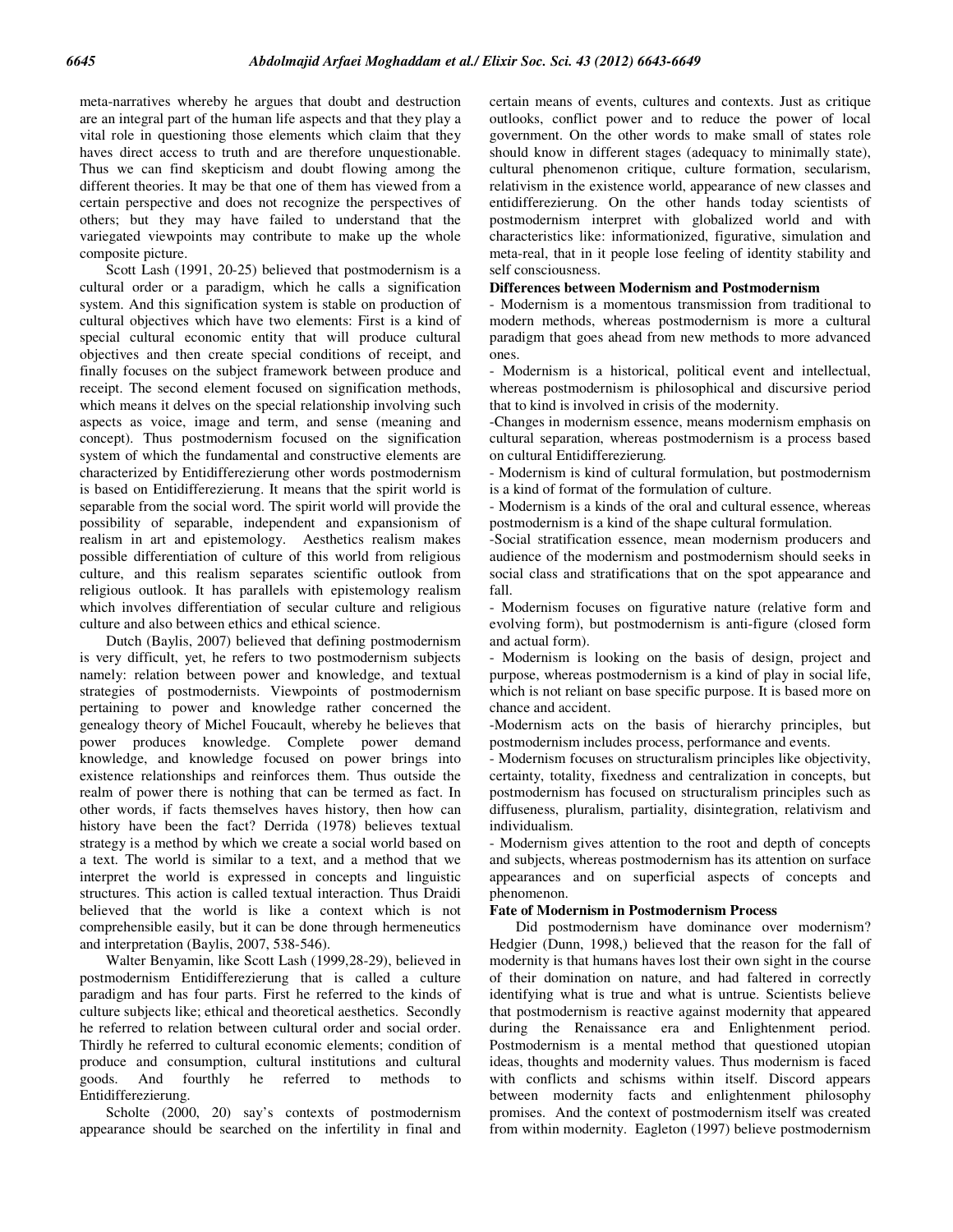is the negative truth of modernity. And according to interpretation of Giddens (2000), postmodernism is the same as modernity only that it had started to understand itself (Dunn, 1998, 192-193)

 Today postmodernism seems to have replaced modernism. According to Jahanbaglo (2007, 29-35), modernity is a historical, political and mental event which had been continuing since about 500 years and postmodernism is a discursive and a philosophical period that involves itself with the modernity crisis. Modernity itself has always been faced with crisis and had questioned itself. Thus postmodernism with its self critique outlook, challenged modernity and appeared to be the fundamental crisis of modernity. Many scientists, postmodernism appearance based on three factors. First is egoism, which includes test, analysis and self involvement, which started with Descartes' philosophy and it has been followed by others scientists. Important characteristics of this process include subjectivism, relativism and anti-absolutism. The second factor sees a shift in philosophy movements and development from egoism to existentialism that interpreted into inevitable imperatives, because in the existentialism framework, the concept of active value and ethical world changed to mythical and empty concepts. And characteristics of this existentialism are doubt of ultimate reality, internal experiences promotion and individual selection rights, that all found in the postmodernism thoughts. Nihilism is third factor and the effectiveness of postmodernism, and the result of rationality and egoism philosophy and existentialism is nihilism.

 Therefore, postmodernism, with modernism's internal critique and existential crisis in it, has replaced modernism, and fundamental and infrastructural changes have been established in thoughts, attitudes, interests, culture, economy, politics and social a aspects. Postmodernism has been criticized by intelligentsia and scientists, because they know postmodernism more as a theoretical aspect. But postmodernism defenders believe that in the world there is no such thing the real global perspective, because the actual reality cannot interpret from our view point (Baylis, 2007, 545-547).

#### **Globalization Concept and Roots**

 Globalization is an issue of historical importance; is metanational and substantive. David Held (2000, 170-172) postulates. "Should globalization be conceived as a set of processes–cultural, economic and political, which stretches over space and time? Globalization should not be understood as a singular condition or as a linear process. It must be viewed as a multi-dimensional phenomenon; included diverse cultural, technological, environmental and political denominations and each of these spheres involve amplitude of patterns, relations and activities".

 Globalization can be taken to mean the process of increasing interconnection between countries or societies. It has come to the point where events in one society or one part of the world more have considerable effects on others regions and societies (Baylis, 2007, 49). Giddens (2000) believed that "Globalization is an intensification of worldwide social relations which link distant localities in such a way that local happenings are shaped by events occurring many miles away and vice versa". Gilpin (Baylis, 2007, 49) says "globalization is the integration of the world economy". Held (2000), in his definition of globalization, believed it was whichever process that brought about changes in relations, organization, space and communal associations and they evolve. These changes have been measured for depth, expanse, speed, and effect rate in the contexts of continental, interregional and also action networks, integration and power use.

 The concept of globalization in scientific thought started in the 1960s until now, in various dimensions as expressed in the five uses for it: First use is internationalization, meaning development and extension in international exchanges. Second use is liberalization, meaning free economic trends and without much interference of government (economical integration). Third use is universalism, meaning it is to be interpreted with special goals and programs for human system (cultural integration). Fourth use it is westernization, meaning influence of the western culture is transferred into other countries. Fifth use is deterritorialization meaning geographical boundaries lose their earlier significance (Baylis, 2007, 47-48). Globalization impacts the dynamism of social structure of modernism (capitalism, rationalism, industrialism, bureaucracy, etc.

 But Robert Cox (Baylis, 2007, 50) is believed an important characteristic of globalization is that it involved producing international, new division of labor and new migration of north to south which bring about a new competitive environment and internationalization of the counties. In this way, countries undergo changes due to globalization institutions. Holding different views are many other scientists like Kit Nash (2000, 71-100) who focused on communication in globalization in the context of modernism, postmodernism and cultural and economic aspects. Economic globalization also seems to decrease state power in political and economical arenas. Collective capitals and corporation, with the use of scientific management and constitutional had maximum scope for of increasing benefits and output for the capitalism system. These capital corporations created active states of capitalism based on a set of rules and criteria. And they created whatever supportive, necessary conditions needed there for making inroad into the global and transnational financial markets. Western culture in the modernity era is accompanied at least two characteristics, namely general and globalism culture, which are promoted as one liberal humanistic attitude. And Western culture influenced such things like special culture in organically based way of life in a certain country and also in the form of its unit set-up and integration. In fact globalization is a postmodernism phenomenon.

 Scientists hold two differing viewpoints about the history of about globalization. One group is of the belief that globalization has been an on-going process which has been happening over the span of the last four centuries. The other group believes that globalization is a recent process which has been unfolding over the last three decades. The first outlook which sees globalization as a 400-year-old process, believes that this phenomenon is accompanied by the flow and process of modernism, and important indexes of modernity, universality and other universalism elements which are considered as irrevocable processes. And as always happens in the case of a revolution, almost everything is turned upside down and there is a great upheaval. The first view point belongs to Malcolm Waters (1995) in the globalization issue.

 Waters (1995, 14) believed many of the globalization dimensions have always been happening over the past four centuries, but the middle of the second century of development, this phenomenon has been disorganized. Globalization started in the sixteenth century and continues until now. The Second point of view sees the beginning of globalization as that which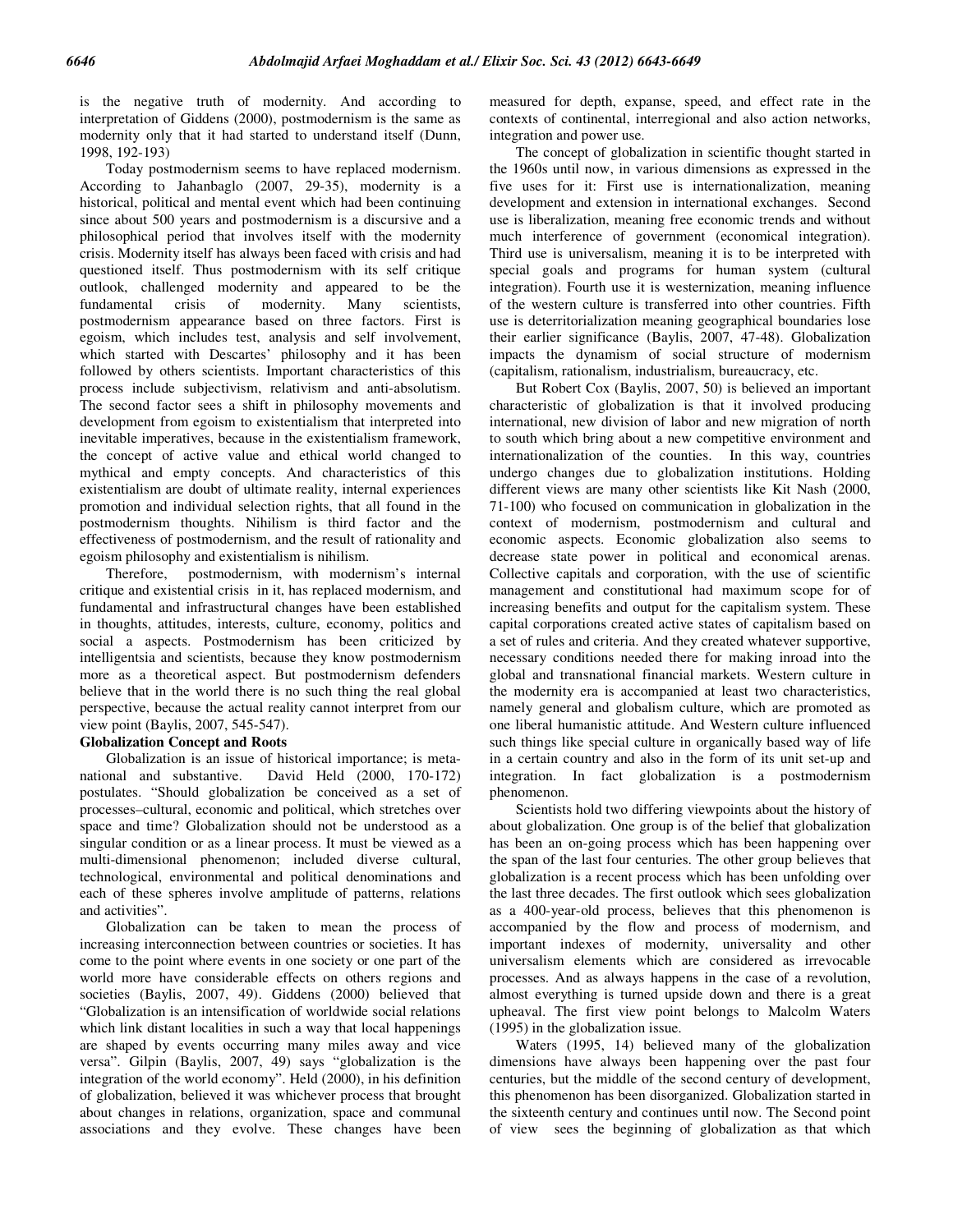accompanied the fall of the Soviet Union, the launching of more than 200 satellites in space in the 1960s after and the advent of the information revolution and was defined in theories like modernity project (Habermas, 1994 ), time and space density and informational society (Giddens, 1996 ), theory of the world system (Wallerstein, 1974), economic globalization theory (Walters, 1998 ), world era and globalization theory (Albrow, 1996), myth of globalization thought (Hisrt and Thompson, 1996), the globalization as a different attitude and new awareness (Robertson, 1992), new realism and hegemonic consistency (Gilpin, 2000), the end of history (Fukuyama, 1992), globalization transformation theory (Held and Mc Grew, 1999), interdependence theory (Keohen, 1977), theory of new realism and doubt in globalization (Hriesler and Waltz, 2003) and global village (McLuhan, 1964, 103). Thus globalization of the 1950s decade was accompanied by scientific aware-nesses about the dangerous repercussions of full speed technology, population explosion and environmental damage. For example McLuhan (1964) referred to the role of the mass-media extension and concepts transference by which it included transportation technology and communication technology. The important characteristics of the mass-media include transference of speedy information and tribalism culture extension (waters, 1995, 25-50).

## **Globalization in Modernism and Postmodernism Processes**

 Most of explanations about globalization engaged only with recent developments, and have considered it superficially, and analyzed it quite weakly and are therefore unsuitable for presenting a truly comprehensive and encompassing view point of globalization and the complex multi-faceted processes it bring about among countries of the world. Thus firstly we should have a true recognition and understanding of globalization and its attendant processes. Then we have to scrutinize the integral relationship that exists between modernism, postmodernism and globalization. Among the important factors that have a profound effect on social changes, are new issues which are related to globalization, modernism and postmodernism, and so a uniquely modern and different set of operative conditions inevitably seem to prevail. Globalization should consider two views of classic scientists and contemporary thinkers. The difference between these two views it is that the classic scientists talked about on the cultural and sociological views whereas, contemporary scientists emphasized on economic and political aspects of the globalization phenomenon.

 The first view point is held by classic scientists such as; Marx, Durkheim, Weber, Counts, Parsons and Zemial, and others, who look to the sociological and cultural aspect. The second point of view has its supporters in new scientists such as; Waters, Harbison and Myers, Huntington, Yan Shultz, Kit Nash, Berger, Karr, Wallerstein, Robertson, Albrow, Gilpin, Krasner, Fukuyama, Waltz, Cox and others who prefer to focused on the political and economic aspects of globalization (Zahedi, 2007, 330-332).

 Sen. Simon (Zahedi, 2007) believed industrialization is the foundation of the modern world systems and society's integration. Karl Marx (Walters, 1995) believed in globalizing modernization processes which means globalization has greatly increased the power and of capitalists to provide new markets. To believe Marx and Hegel, globalization is the meta-reality of social and political elements which work for human civil advancement. August Counts understands globalization as the positivity thoughts and ideas that consequently make possible human continuity through integration between the component and total social system.

 Zemial (Abraham, Morgan, 1991) seek the modern culture of the integration factor of societies as an organic unit. Max Weber (Abraham, 1991) in his discussion of rationality, enumerated a number of characteristics for it, such as impersonation of social relations, purification of calculation techniques, the importance of increasing specialized knowledge and the development of intellectual control based on techniques in both natural and social processes.

 According to his point of view, rationality includes the cultural coordination and also the reduction of adherence to such values as patriotism and sense of duty which are involved in globalization discussions (Weber's rationality theory).

 Durkheim (Abraham, 1991) draws our attention to the structural differences in this regard which means industrialization requires a fundamental distinction between capitalization and mass production with local production and reproduction. Industrialization transfers the patterns of distinction to other areas of social life which are compatible with industrial centers functionally. These structural developments orientate the values towards individualism, secularism, globalism and rationality which eventually result in modernization (Durkheim's distinction theory). Parsons (Abraham, 1991) believes that social changes embrace transcendental, logical and dynamic properties which lead them in this direction; this logic and dynamism hinges on coordination and adaptation. That is to say, the ability of an organism for adaptation with its environment, will override modernization and the existing frontiers (such as social status, ethnic or sexual barriers) and cooperation increasingly depends on people's capability and their functional competence. According to Parson's viewpoint, globalization merely means that the societies move toward a common evolutional cycle and accomplish mechanical integrity and unity.

 Whereas new point of view, scientists have referred to political and economic aspects and have made two inferences. A new view point is of globalization as a result of the western modernization project, and another is that globalization is as a process resulting due to globality and superficiality of the modern capitalism system, and this effect has become increasingly widespread in communication extension and cultural disorder after the Second World War (Zahedi. 2005, 330-335).

 Some theorists like Nash (2000) have focused on the relation of globalization with some concepts like modernism and post-modernism and have focused attention to the economic and cultural aspects. According to him, globalization has affected more on the economic sphere and has decreased nation-state power.

 Others analysts like David Harvey (1989) reason that globalization affected the landscape of the postmodern era. He believes capitalism in the process of its evolutionary self have brought about the appearance of a phenomenon called time and space constriction. And this new form of capitalism has been described as fixable postmodernism. Globalization not a new phenomenon in a capitalism system. But fixable postmodernism includes time and space density and compactness that quickens social life and decreases space and or even exterminates it altogether.

 Thus we have transference of thoughts expedited by satellites considerably empowering the potential influence of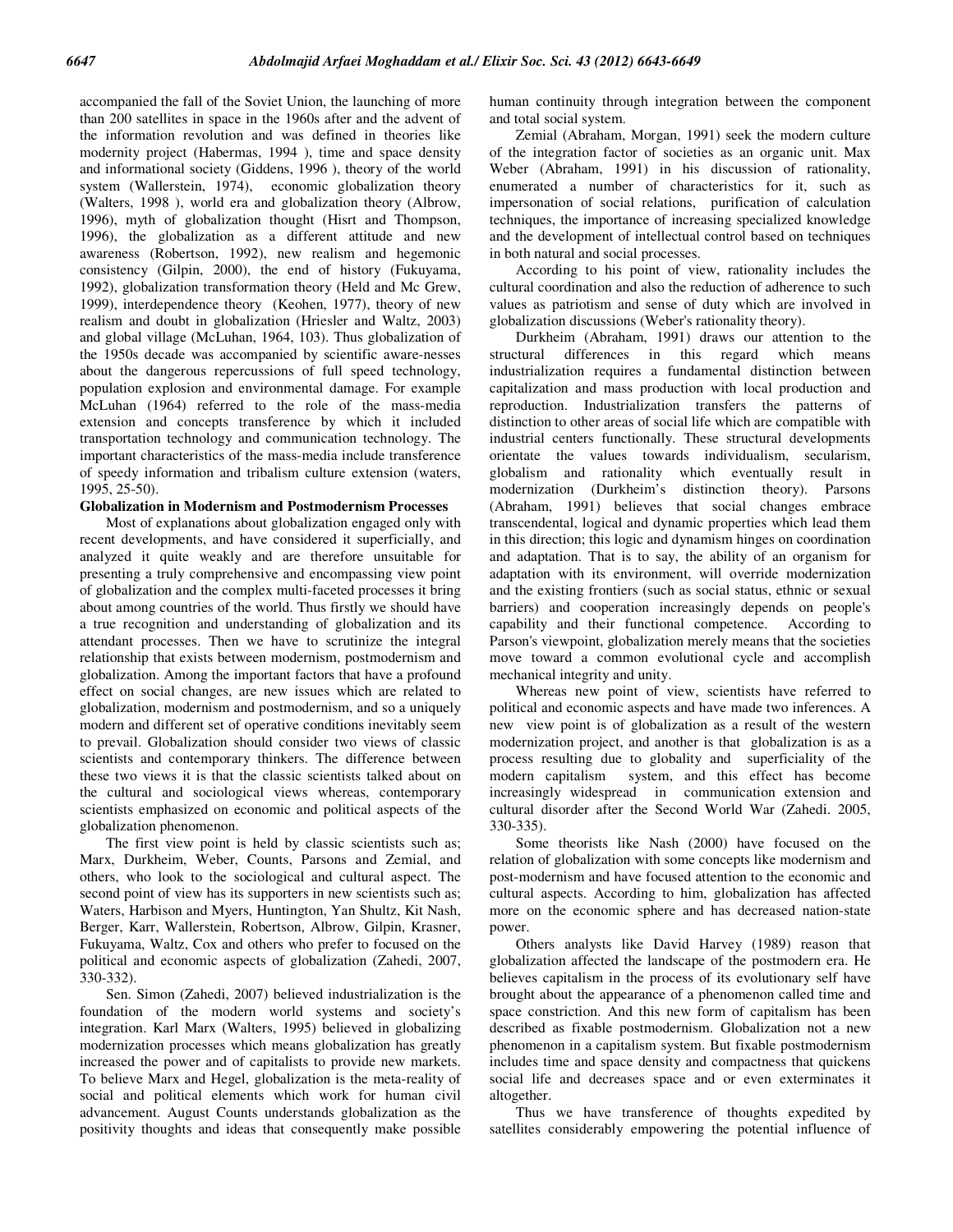fixable postmodernism. The Fixable postmodernism produce a postmodernism culture, which in it has aesthetics, quick goods exchange, manipulation in opinions and preferences in the culture of people by means of propaganda. It characteristics can be said to refer to instability and superficial thoughts instead of deep-rooted, insightful thoughts and consequently this bring mounting and differences of methods instead of authenticity, and heterogeneous traits, pluralism, disconnection and anarchism instead of meta-rational narrations and development (Nash, 2005, 82-85).

 Thus Harvey (1989) engaged to this point the understanding and conception to change with regards to the time and space process and how these changes affect the individual values and fundamentals of social processes. Harvey analyzed two concepts of modernism and postmodernism. He claimed that the root of it is in analysis of art, language and human psyche, which results from evolution in attitude, conceptions and human understanding of time and space. These deep effects and differences left a deep impression on postmodernism (Nozari, 2005, 286).

 Many scientists know globalization is a process to continuity of modernity experience, evolution and development during the last century that was accompanied with technological expansion, thoughts and communicational systems expansion, test use and error in economic systems and to provide a context for accepting and projecting new idea in globalization. In the process, values and subjects become manifest with modern society, postmodernism and post-industrialism.

 Waters (1995) views globalization as a sudden acceleration in historical transformations of human life. That is, globalization is associated with modernization and development of synchronous capital and it is a recent and modern process which accompanies other social processes such as postindustrialization, post-modernism and deconstruction of capitalism.

 Some scientist like, Kerr, Dunlop, Harbison, and Myers try to find the roots or origin of globalization in the theory of convergence of societies which embodies two aspects: First aspect refers to the fact that industrialized societies show more similarity to each other than to non-industrialized societies.

 The second aspect refers to the fact that the process of industrialization takes various forms in different societies but these societies will become like each other in the long run. Peter Berger and Huntington (2002) view globalization as a constant issue which has a rapid and compressed state and embodies a challenge which brings about modernity. One of the most important challenges is pluralism which leads to the overthrow of established traditions and the opening of new doors with regard to multiple choices beliefs, values and ways of life. In classification of current view points on globalization, researchers have centered their attention on three properties, considering them: *as a* process, as a project and eventually as a phenomenon. Yan Scholte (2000) has pointed to six different meanings of globalization for globalization researchers namely: internationalization, liberalization, universalism, westernization or Americanizing, and deterritorialization.

 From another perspective, Huntington and Berger (Peter. 1998) believe that globalization will be different according to its internal structure which itself is a result of the interaction of the existing and antagonistic discourses. In other words, in practice, we are not faced with a single globalization process but faced with various ideologies of globalization. Karr (quote of Waters, 1995) thinks of globalization in terms of integration theory of societies and social division of labor in which the expertise of highly skillful people and labor force are divided into different professions. With the expansion of science and technology, systems of professions undergo change and will lead to increasing job mobility. This process is reinforced through higher education and will help create proper social sub-structure. Wallerstein (Askiya & Ghaffari, 2005) views world system as a general phenomenon which involves interrelated elements, it is a social system which has its own boundaries, structures, groups, elements, legitimate rules and integrity.

And to interpret Scott Lash and Jan Uri (1999) raises new characteristics of globalization on the consumption category as a prominent secretary in contemporary capitalism, that is closer to a Marxist attitude. According to this attitude, the central core of globalization is to be placed on consumption and service industries more than financial capital. Industrial products in a non organized capitalism and post-modernity era are believed to have more economic with publication of symbols or signs of cognitive and aesthetic and present media products, recreational services and designs that aesthetic aspects of modernism connect to post-modernity aspects by professionals that continually change products and consumption patterns (Nash, 2007,86).

Therefore, globalization is moving ahead, inspired by modernism and postmodernism toward fundamental changes in social life. In fact, the trend of modernism started after the Renaissance and rationalism era and ends in postmodernism in the middle of the twentieth century. Now globalization moves in tandem with post-modernization, meaning with development and the attendant extension of electronic media in political, economical, social, and cultural aspects, it has became even more informed in the latest modern cycle, that quicken with capitalism origination renovation, collective media centralization and communal, communications and transmission technology, appearance of new political systems and social movements.

Thus evolutions accompanied, with more new grouping as first, second and third world countries, and North/South configuration and peripheral and semi-peripheral countries have all added to the already existing divide and changed the dimensions of world profile. Hence, the trend of post modernization of societies and globalization of projects depend upon the social, economic, cultural and political states of society. It has also brought about a new wave of modernization which promotes assimilation of cultural frames, local and national integration, development of international markets and trade. Countries have been drawn closer due (welcome) to global trade, electronically wired world, limitless development and software (time and space density), attention of people in developing countries to democracy and human rights, political awareness growth, and new political culture extension and other contexts quicken to globalization projects of societies, and since developed countries are the leaders here, through this project, they can dominate the developing countries. The relationship between developed and developing countries is placed on an unequal footing and tends to profit the developed countries more. Finally globalization is turbulent, and it is a fact that to control it has proven very difficult because globalization pervades all social, economic, cultural and political dimensions and influences all human life aspects. In fact, globalization is as